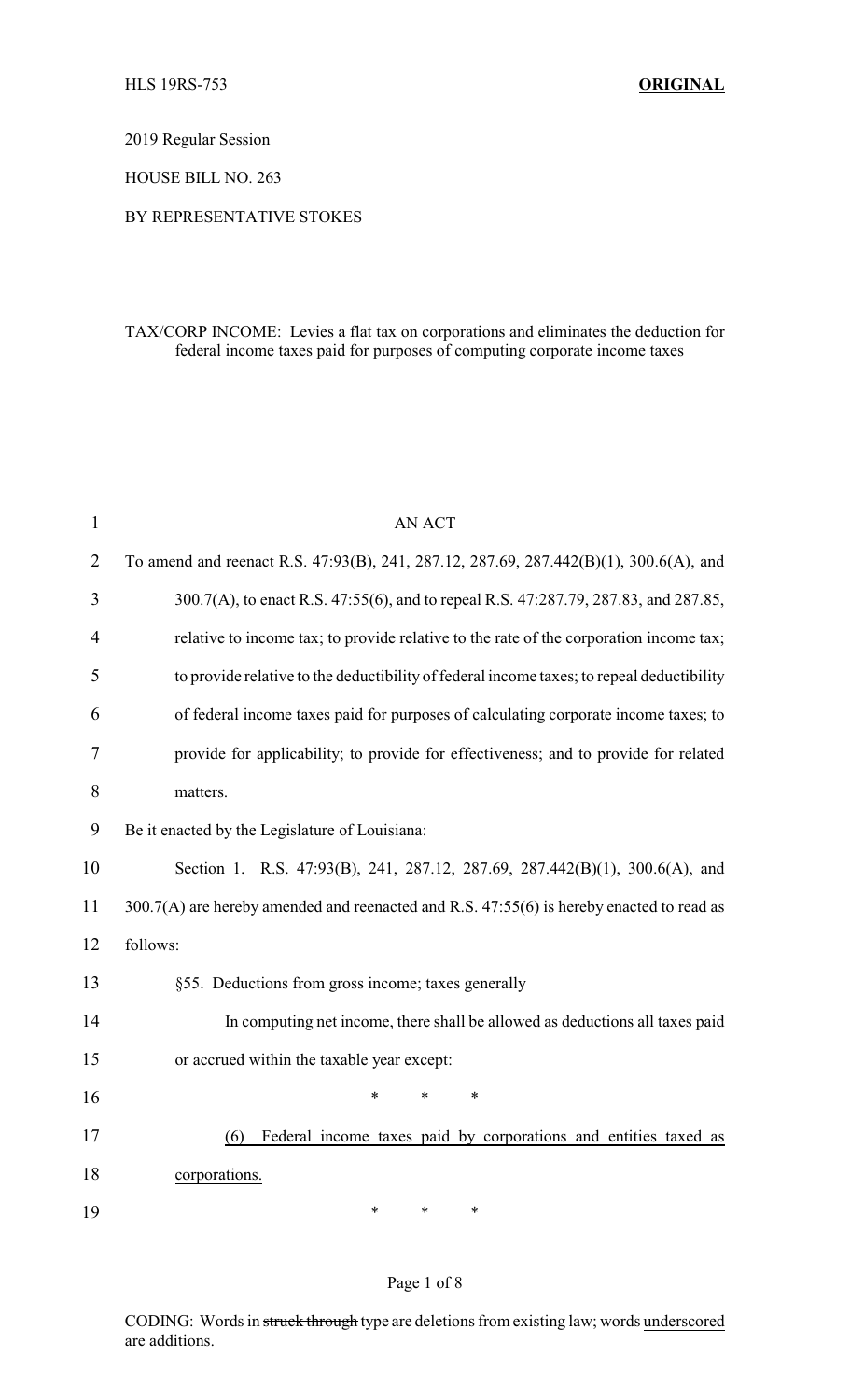| $\mathbf{1}$   | §93. Period for which deductions and credits shall be taken                                 |
|----------------|---------------------------------------------------------------------------------------------|
| $\overline{2}$ | *<br>∗<br>∗                                                                                 |
| 3              | B. The proper year in which to claim deductions for federal income and                      |
| 4              | excess profits taxes allowable under the provisions of R.S. 47:55 shall be determined       |
| 5              | as follows, regardless of the method of accounting regularly employed by the                |
| 6              | taxpayer:                                                                                   |
| 7              | (1) The amount of tax shown to be due upon the federal income tax return                    |
| 8              | of the individual or fiduciary taxpayer, as filed, shall be allowed as a deduction in on    |
| 9              | the state individual or fiduciary income tax return for the same period as that for         |
| 10             | which such federal return is filed.                                                         |
| 11             | (2) Federal income and excess profits taxes paid after the filing of the federal            |
| 12             | return in addition to the amount disclosed to be due by the return as filed shall be        |
| 13             | allowed as a deduction in on the state individual or fiduciary income tax return for        |
| 14             | that period if it is not prescribed. If it is prescribed, the deduction for such additional |
| 15             | taxes shall be allowed as a deduction in the state return for the period in which such      |
| 16             | additional tax is paid. This Subsection shall apply to all such payments after              |
| 17             | December 31, 1973.                                                                          |
| 18             | $\ast$<br>*<br>∗                                                                            |
| 19             | §241. Net income subject to tax                                                             |
| 20             | A. The net income of a nonresident individual or a corporation subject to the               |
| 21             | tax imposed by this Chapter shall be the sum of the net allocable income earned             |
| 22             | within or derived from sources within this state, as defined in R.S. 47:243, and the        |
| 23             | net apportionable income derived from sources in this state, as defined in R.S.             |
| 24             | 47:244, less the amount of federal income taxes attributable to the net allocable           |
| 25             | income and net apportionable income derived from sources in this state. The amount          |
| 26             | of federal income taxes to be so deducted shall be that portion of the total federal        |
| 27             | income tax which is levied with respect to the particular income derived from               |
| 28             | sources in this state to be computed in accordance with rules and regulations of the        |
| 29             | collector of revenue. Proper adjustment shall be made for the actual tax rates              |

# Page 2 of 8

CODING: Words in struck through type are deletions from existing law; words underscored are additions.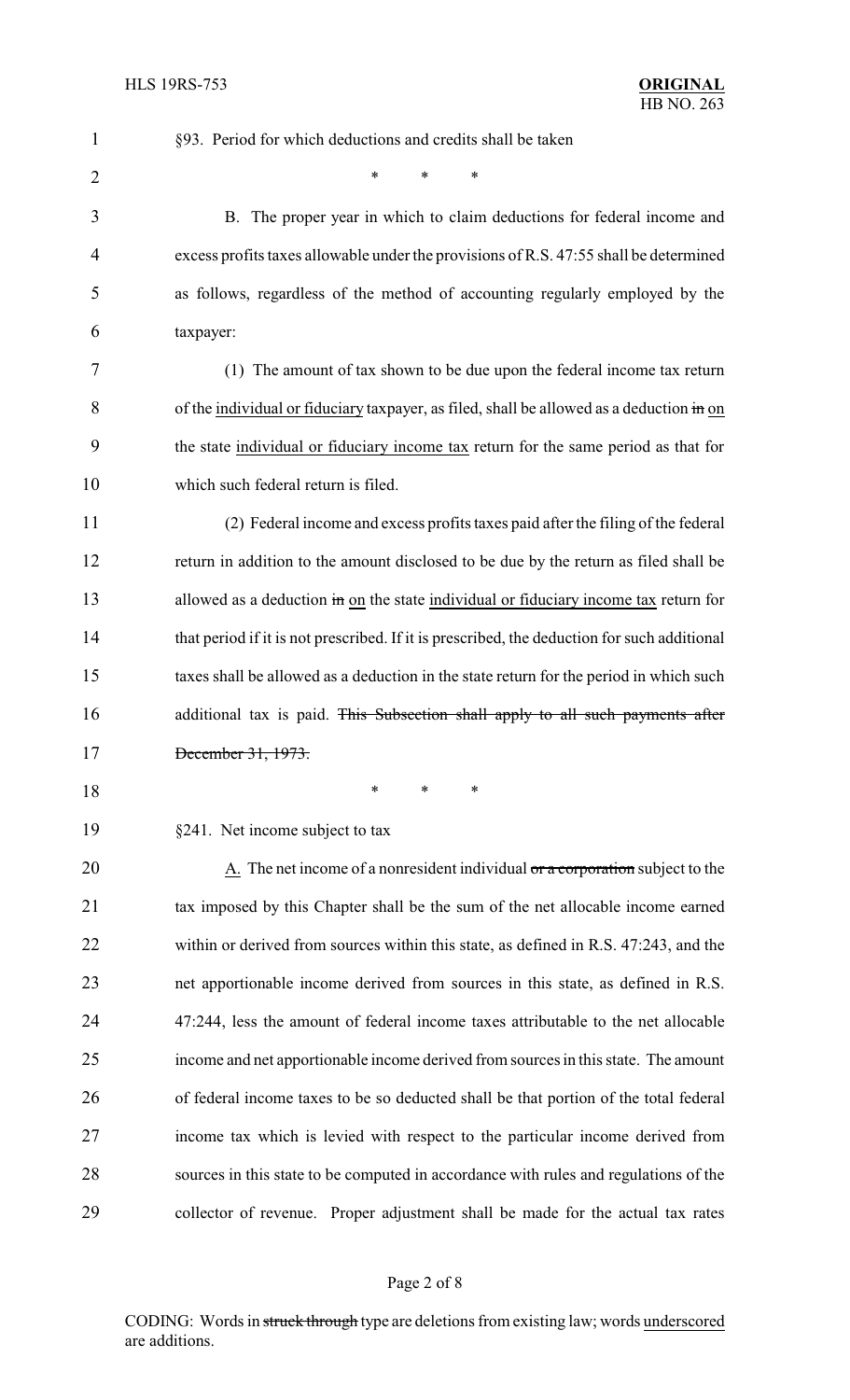| $\mathbf{1}$ | applying to different classes of income and for all differences in the computation of  |
|--------------|----------------------------------------------------------------------------------------|
| 2            | net income for purposes of federal income taxation as compared to the computation      |
| 3            | of net income under this Chapter. Where the allocation of the tax is to be based on    |
| 4            | a ratio of the amount of net income of a particular class, both the numerator and the  |
| 5            | denominator of the fraction used in determining the ratio shall be computed on the     |
| 6            | basis that such net income is determined for federal income tax purposes.              |
| 7            | The net income of a corporation subject to the tax imposed by this<br>В.               |
| 8            | Chapter shall be the sum of the net allocable income earned within or derived from     |
| 9            | sources within this state, as defined in R.S. 47:243, and the net apportionable income |
| 10           | derived from sources in this state, as defined in R.S. 47:244.                         |
| 11           | $\ast$<br>*<br>*                                                                       |
| 12           | $§287.12.$ Rates of tax                                                                |
| 13           | The tax to be assessed, levied, collected, and paid upon the Louisiana taxable         |
| 14           | income of every corporation shall be computed at the rate of.                          |
| 15           | (1) Four percent upon the first twenty-five thousand dollars of Louisiana              |
| 16           | taxable income.                                                                        |
| 17           | (2) Five percent upon the amount of Louisiana taxable income above twenty-             |
| 18           | five thousand dollars but not in excess of fifty thousand dollars.                     |
| 19           | (3) Six percent on the amount of Louisiana taxable income above fifty                  |
| 20           | thousand dollars but not in excess of one hundred thousand dollars.                    |
| 21           | (4) Seven percent on the amount of Louisiana taxable income above one                  |
| 22           | hundred thousand dollars but not in excess of two hundred thousand dollars.            |
| 23           | (5) Eight percent three and ninety-five one hundredths of one percent on all           |
| 24           | Louisiana taxable income in excess of two hundred thousand dollars.                    |
| 25           | *<br>*<br>*                                                                            |
| 26           | §287.69. Louisiana taxable income defined                                              |
| 27           | "Louisiana taxable income" means Louisiana net income, after adjustments,              |
| 28           | less the federal income tax deduction allowed by R.S. 47:287.85. "After adjustments"   |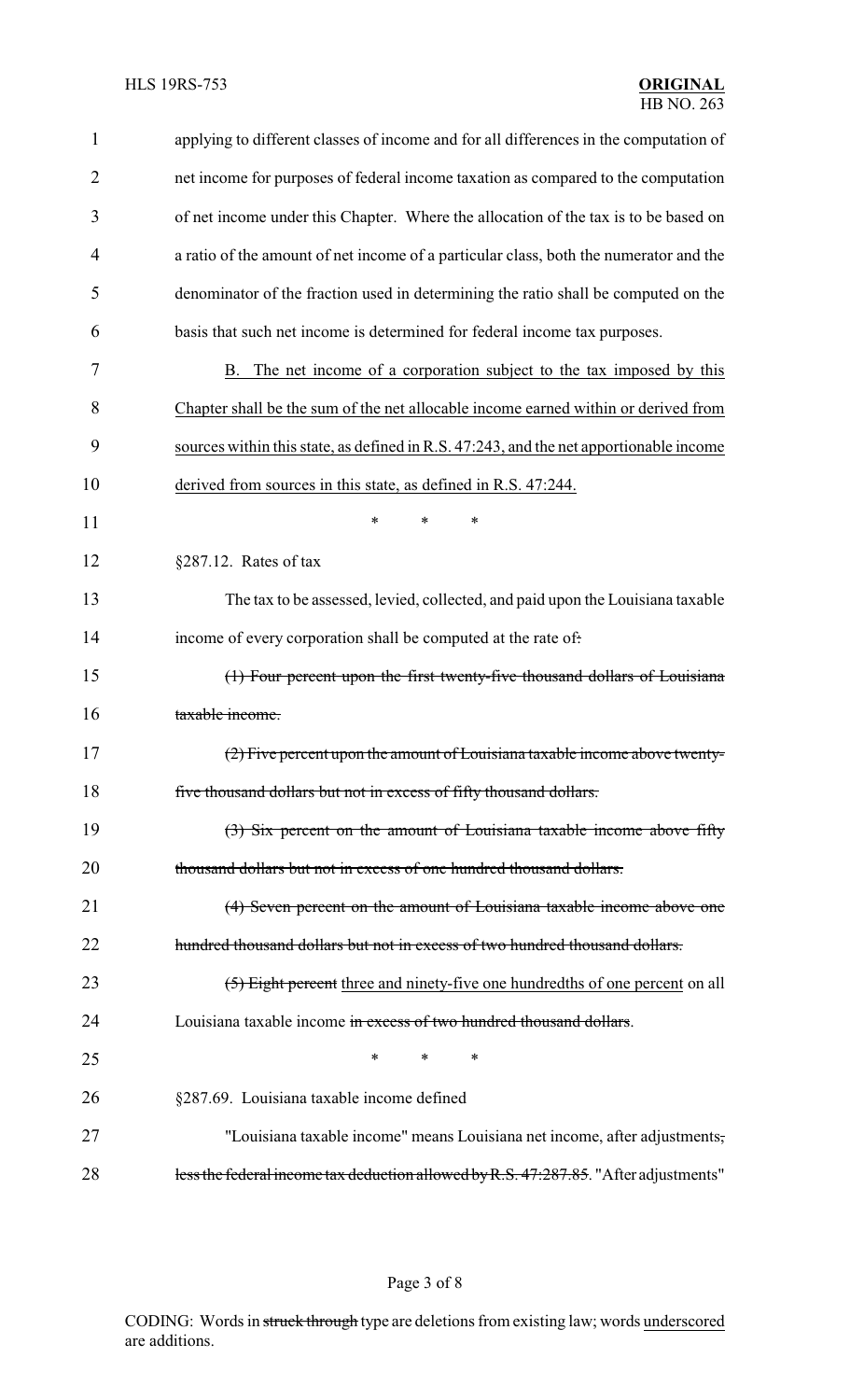| $\mathbf 1$ | means after the application of the net operating loss adjustment allowed by R.S.             |
|-------------|----------------------------------------------------------------------------------------------|
| 2           | 47:287.86.                                                                                   |
| 3           | *<br>*<br>∗                                                                                  |
| 4           | §287.442. Exceptions to taxable year of inclusion; taxable year deductions taken             |
| 5           | *<br>*                                                                                       |
| 6           | B. Period for which deductions and credits shall be taken.                                   |
| 7           | (1) The taxable year in which to claim the federal income tax deduction                      |
| 8           | allowed by R.S. 47:287.85 shall be determined as follows, regardless of the method           |
| 9           | of accounting regularly employed by the taxpayer:                                            |
| 10          | (a) The federal income tax deduction may be claimed for the same taxable                     |
| 11          | year in which the federal income tax sought to be deducted is incurred, provided the         |
| 12          | taxpayer files a federal income tax return for such taxable year or is included with         |
| 13          | affiliates in a consolidated federal income tax return for such taxable year.                |
| 14          | $\overrightarrow{(b)}$ Taxable year for adjustments to taxpayer's federal income tax return. |
| 15          | Except as otherwise provided in this Subparagraph, adjustments affecting federal             |
| 16          | taxable income which are made to the taxpayer's income tax return subsequent to              |
| 17          | filing, whether made because of a deficiency proposed by the government, a court             |
| 18          | order, an amended return, or other appropriate instrument or act, showing an                 |
| 19          | overpayment or a deficiency shall be taken into account for purposes of this Part in         |
| 20          | the period for which the return was filed, unless the prescriptive period for the            |
| 21          | collection of tax or the refund or credit of overpayments, as the case may be, has           |
| 22          | expired. If the applicable prescriptive period has expired, the additional tax paid by       |
| 23          | the taxpayer in the case of an underpayment or the refund or credit received by the          |
| 24          | taxpayer in the case of an overpayment shall be for the taxable year such tax was            |
| 25          | paid, such refund was received, or such credit was allowed, as the case may be.              |
| 26          | $(ii)(b)$ When a federal refund results from transactions or conditions which                |
| 27          | arise after the close of the taxable year for which the refund is made, such federal         |
| 28          | refund shall be taken into account, for purposes of this Part, for the taxable year in       |
| 29          | which arose the transactions or conditions causing the refund.                               |

# Page 4 of 8

CODING: Words in struck through type are deletions from existing law; words underscored are additions.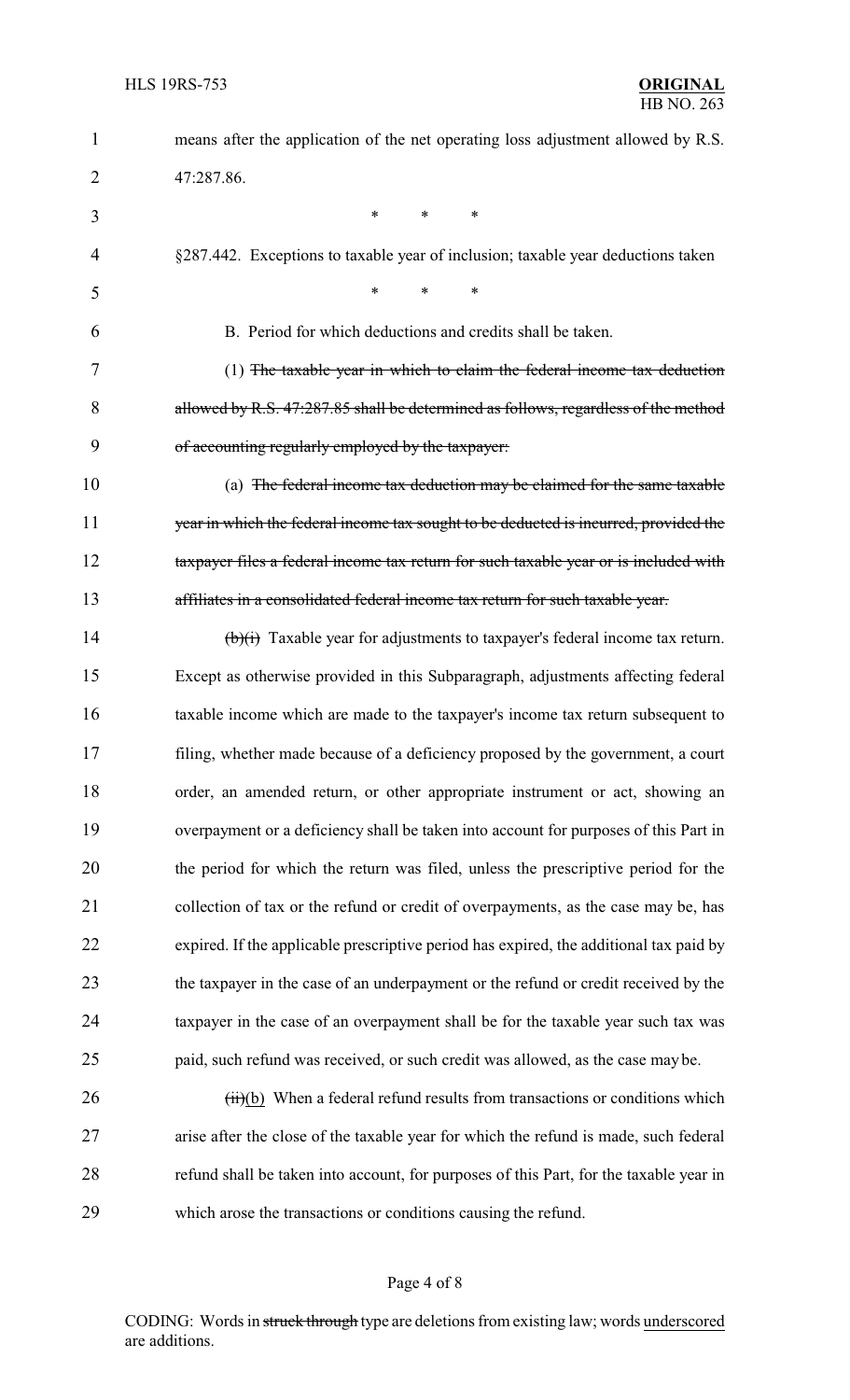| 1              | (c) Taking federal adjustments into account. A payment of additional federal              |
|----------------|-------------------------------------------------------------------------------------------|
| $\overline{2}$ | tax upon income which has borne Louisiana tax shall be taken into account by              |
| 3              | decreasing taxable income. That portion, if any, of such additional federal tax           |
| 4              | payment which would be disallowed as a deduction under either R.S. 47:287.81 or           |
| 5              | R.S. 47:287.83 shall be excluded from such adjustment. Refunds or credits of              |
| 6              | federal overpayments, including refunds or credits created by the carryback of a          |
| 7              | federal net operating loss, shall be taken into account by increasing Louisiana net       |
| 8              | income or decreasing the Louisiana net loss, as the case may be. That portion, if any,    |
| 9              | of the federal refund or credit of an overpayment which has not previously been           |
| 10             | charged against or deducted from Louisiana net income shall be excluded from such         |
| 11             | adjustment.                                                                               |
| 12             | (d) Adjustments made to the Louisiana return. Adjustments to a return filed               |
| 13             | pursuant to this Part, whether initiated by the secretary or the taxpayer, shall be taken |
| 14             | into account in the taxable year for which the return was filed in accordance with        |
| 15             | rules, regulations, or forms prescribed by the secretary.                                 |
| 16             | ∗<br>∗<br>*                                                                               |
| 17             | §300.6. Louisiana taxable income of resident estate or trust                              |
| 18             | A. Definition. "Louisiana taxable income" of a resident estate or trust means             |
| 19             | the taxable income of the estate or trust determined in accordance with federal law       |
| 20             | for the same taxable year, as specifically modified by the provisions contained in        |
| 21             | Subsection B of this Section, less a federal income tax deduction to be computed          |
| 22             | following the provisions of R.S. 47:287.83 and 287.85. in accordance with the             |
| 23             | following provisions:                                                                     |
| 24             | (1) In computing Louisiana taxable income, no federal income tax deduction                |
| 25             | shall be allowed on net income upon which no Louisiana income tax has been                |
| 26             | incurred, or upon which, for any reason whatsoever, no Louisiana income tax will          |
| 27             | be paid. For purposes of this Section, the federal income tax deduction may be            |
| 28             | recomputed and reduced to reflect the application of a net operating loss adjustment.     |
| 29             | When computing Louisiana taxable income, the secretary may consider reductions            |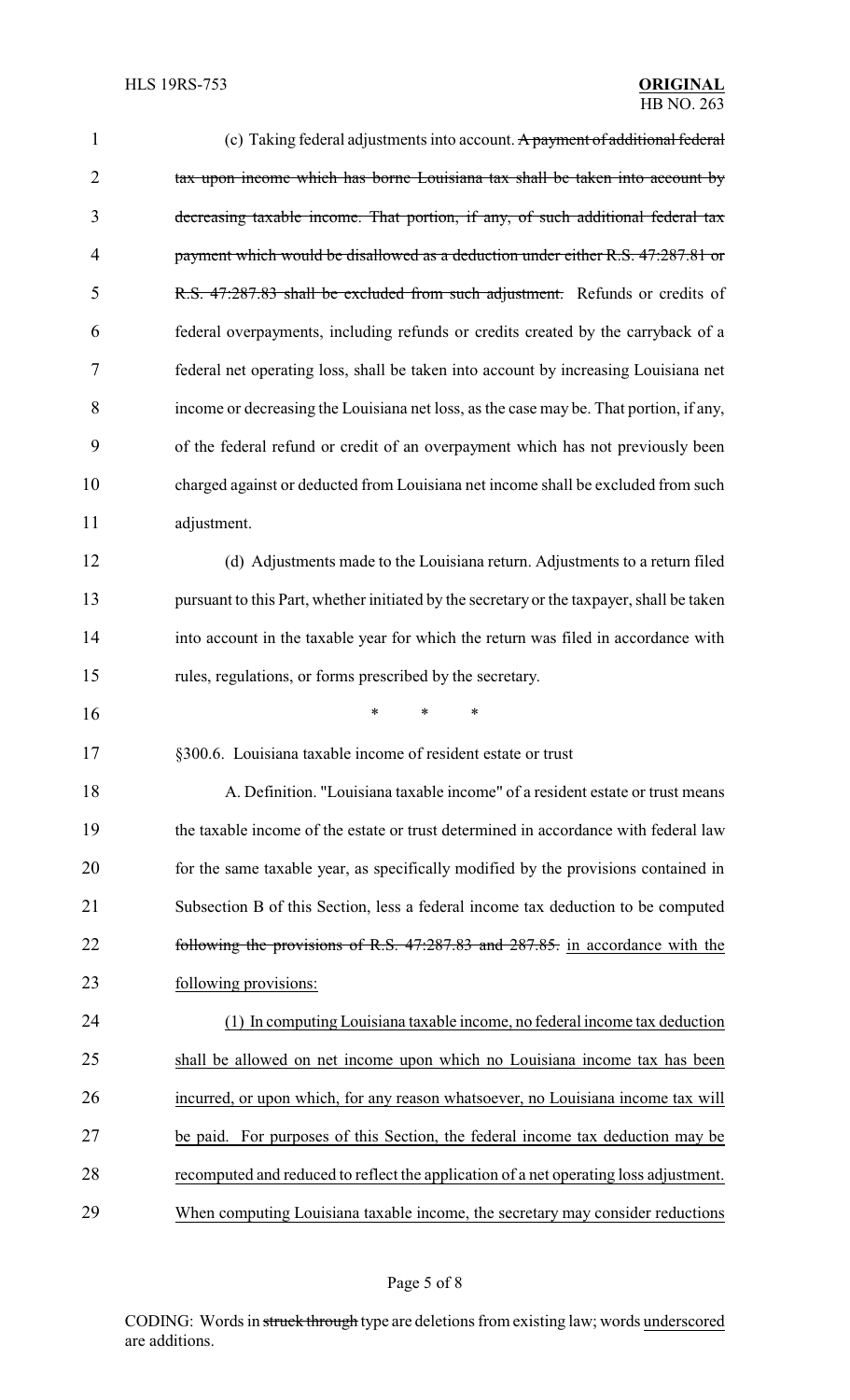| 1              | to the federal income tax deduction in accordance with the provisions of this          |
|----------------|----------------------------------------------------------------------------------------|
| $\overline{2}$ | Paragraph.                                                                             |
| 3              | (2) The alternative minimum tax is a federal income tax deductible to the              |
| 4              | extent that it is applicable to regular federal taxable income. Any alternative        |
| 5              | minimum tax paid on tax preference items shall not be deductible. In accordance        |
| 6              | with the provisions of this Paragraph, the secretary may determine the deductible      |
| 7              | portion of the alternative minimum tax.                                                |
| 8              | (3) For purposes of this Section, federal income taxes shall include taxes             |
| 9              | based on net income, accumulated earnings, war profits, excess profits, personal       |
| 10             | holding company income, and tax from recomputation of investment credit. The           |
| 11             | amount of the federal income tax deduction shall be that portion of the total federal  |
| 12             | income tax, after application of all credits, which is levied on income derived solely |
| 13             | from sources in this state as computed under rules and regulations prescribed by the   |
| 14             | secretary. For purposes of federal income taxation as compared to the computation      |
| 15             | of net income under this Part, proper adjustment shall be made for the actual tax      |
| 16             | rates as applied to different classes of income and for all differences in the         |
| 17             | computation of net income.                                                             |
| 18             | As used in this Subsection, the term "credits" shall not include<br>(4)                |
| 19             | overpayments of prior year taxes allowed as a credit, estimated tax payments or        |
| 20             | similar prepayments, credit for prior year alternative minimum tax that is allowed as  |
| 21             | a credit against the current regular federal income tax, or federal income tax credits |
| 22             | determined by the secretary to be presidential disaster area disaster relief credits.  |
| 23             | $\ast$<br>∗<br>*                                                                       |
| 24             | §300.7. Louisiana taxable income of nonresident estate or trust                        |
| 25             | A. Definition. "Louisiana taxable income" of a nonresident estate or trust             |
| 26             | means such the portion of the taxable income of the nonresident estate or trust        |
| 27             | determined in accordance with federal law for the same taxable year, as specifically   |
| 28             | modified by the provisions contained in Subsection C of this Section, that was earned  |
|                |                                                                                        |

## Page 6 of 8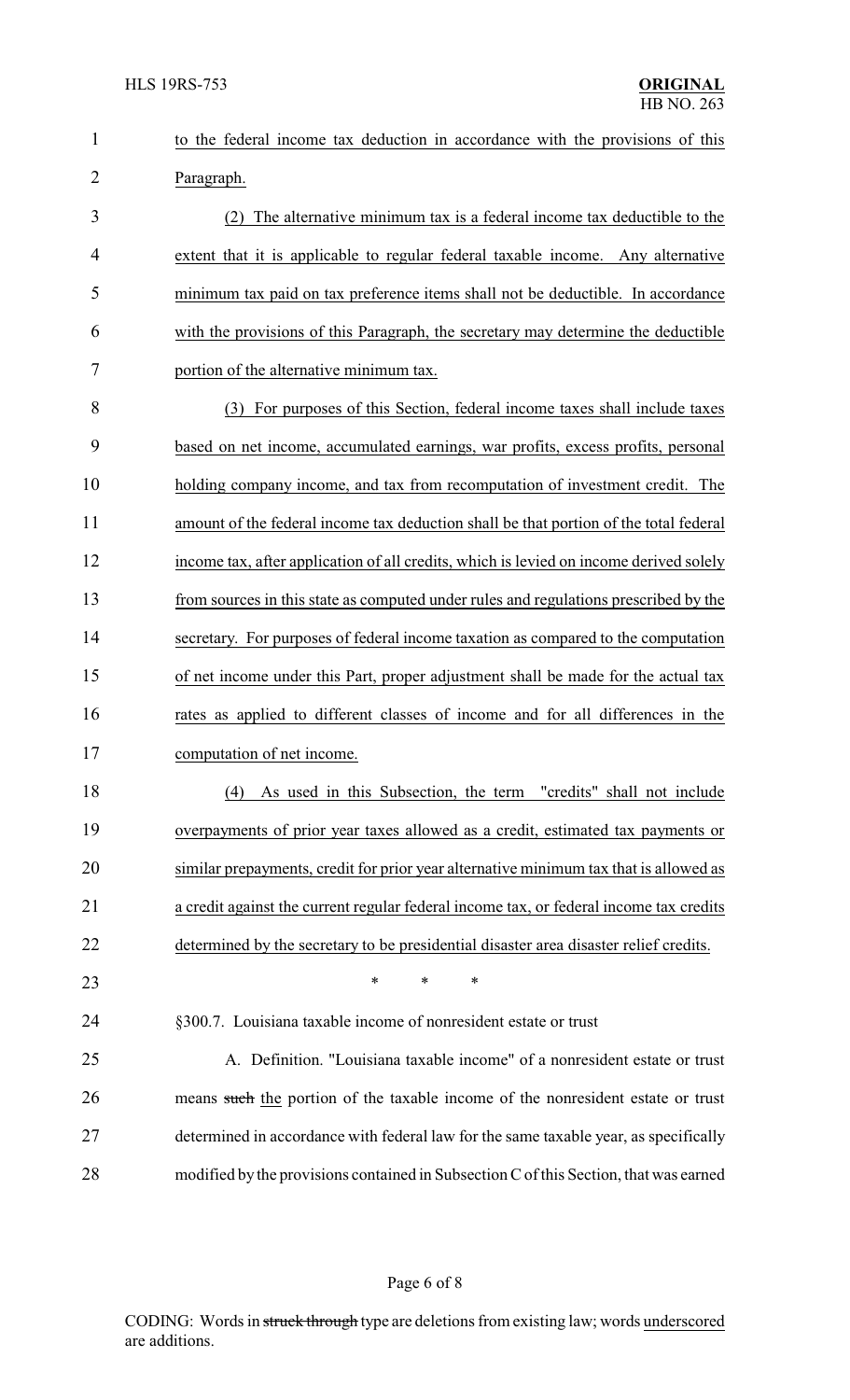| $\mathbf{1}$   | within or derived from sources within this state, less a federal income tax deduction      |
|----------------|--------------------------------------------------------------------------------------------|
| $\overline{2}$ | to be computed following the provisions of R.S. $47:287.83$ and $287.85$ R.S. $47:300.6$ . |
| 3              | $\ast$<br>$\ast$<br>$\ast$                                                                 |
| $\overline{4}$ | Section 2. R.S. 47:287.79, 287.83, and 287.85 are hereby repealed in their entirety.       |
| 5              | Section 3. The provisions of this Act shall be applicable to all tax years beginning       |
| 6              | on and after January 1, 2020.                                                              |
| 7              | Section 4. This Act shall become effective on January 1, 2020, if the proposed             |
| 8              | amendment of Article VII of the Constitution of Louisiana contained in the Act which       |
| 9              | originated as House Bill No. of this 2019 Regular Session of the Legislature is adopted    |
| 10             | at a statewide election and becomes effective.                                             |
|                |                                                                                            |

### DIGEST

The digest printed below was prepared by House Legislative Services. It constitutes no part of the legislative instrument. The keyword, one-liner, abstract, and digest do not constitute part of the law or proof or indicia of legislative intent. [R.S. 1:13(B) and 24:177(E)]

HB 263 Original 2019 Regular Session Stokes

**Abstract:** Repeals the deductibility of federal income taxes paid for purposes of calculating corporate income taxes and changes the corporate income tax rate from a graduated schedule of rates dependent on the taxable income of the taxpayer to a flat rate of 3.95%.

Present constitution and present law authorize a state deduction for federal income taxes paid for purposes of computing income taxes for the same period.

Proposed law repeals the present law provisions that authorize a state deduction for federal income taxes paid for purposes of calculating corporate income taxes.

Present law provides for the computation of La. taxable income for a resident estate or trust, including provisions for the federal income tax deduction, limitations of deductions for net income, provisions for the federal deduction for alternative minimum tax, and the authority of the secretary of the Dept. of Revenue to consider reductions to the federal income tax deduction and the determination of the deductible portion of an alternative minimum tax.

Proposed law retains present law except as it applies to the deductibility of federal income taxes.

Present law provides that the tax to be assessed, levied, collected, and paid on the La. taxable income of every corporation shall be computed at the following rates:

- (1) 4% on the first \$25,000 of La. taxable income.
- (2) 5% on La. taxable income above \$25,000 but not in excess of \$50,000.
- (3) 6% on La. taxable income above \$50,000 but not in excess of \$100,000.